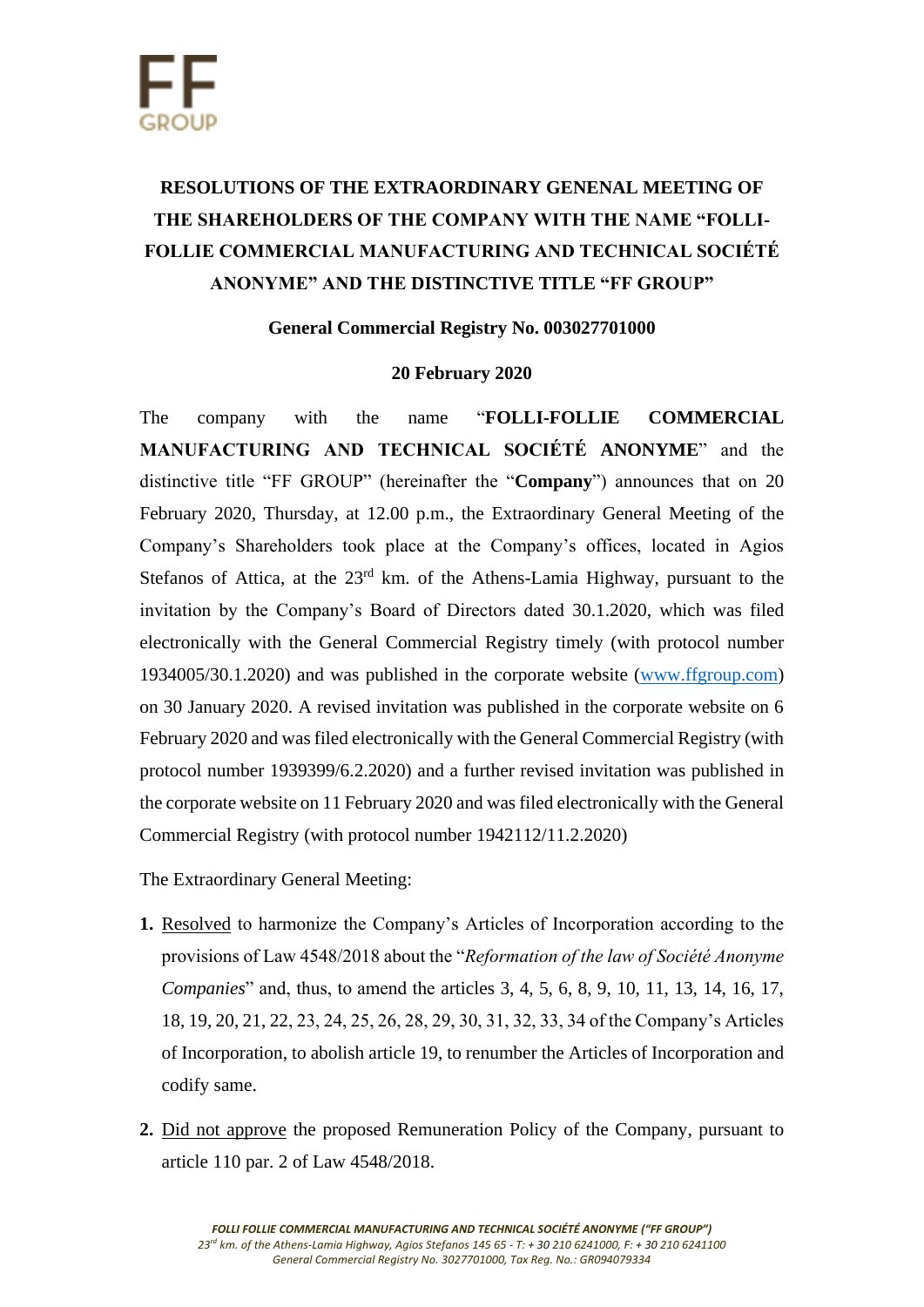- **3.** Was announced the election of Messrs. George Ioannidis and Dimitrios Valachis as non-executive members of the Company's Board of Directors (substituting the resigned members, Messrs. George Koutsolioutsos and Pericles Dontas) by virtue of the provisional order dated 16.12.2019 issued by the Presiding Judge of the Athens Court of First Instance and the decision of the Board of Directors, dated 19.12.2019
- **4.** Did not elect members of the Audit Committee, pursuant to article 44 of L. 4449/2017.
- **5.** Was briefed regarding the case of the Company's DUFRY shares.
- **6.** Was briefed regarding the financial and property status of the Company deriving from the revised financial statements for the year 2017 to date, the legal actions taken by the Company against all responsible persons, as well as the actions for the rehabilitation of the Company.
- **7.** Was briefed regarding queries of a Shareholder on Company's affairs.

During the above Extraordinary General Meeting, shareholders representing 63.71% of the Company's share capital, namely 42,654,137 shares out of a total of 66,948,210 shares, were present or represented. Respectively, the valid votes for each item amount to 42,654,137, attributing to 63.71% of the Company's share capital.

On the items of the agenda, which were put to a vote by the shareholders, the results are as follows:

1<sup>st</sup> Item: Shareholders representing 41,857,263 shares voted in favor, i.e. 98.13% of the total of the shares represented. Shareholders representing 69,661 shares voted against, i.e. 0.16% of the total of the shares represented. Shareholders representing 727,213 shares abstained, i.e. 1.71% of the total of the shares represented.

2<sup>nd</sup> Item: Shareholders representing 28,392,096 shares voted against, i.e. 66.56% of the total of the shares represented. Shareholders representing 14,178,715 shares voted in favor, i.e. 33.24% of the total of the shares represented. Shareholders representing 83,326 shares abstained, i.e. 0.20% of the total of the shares represented.